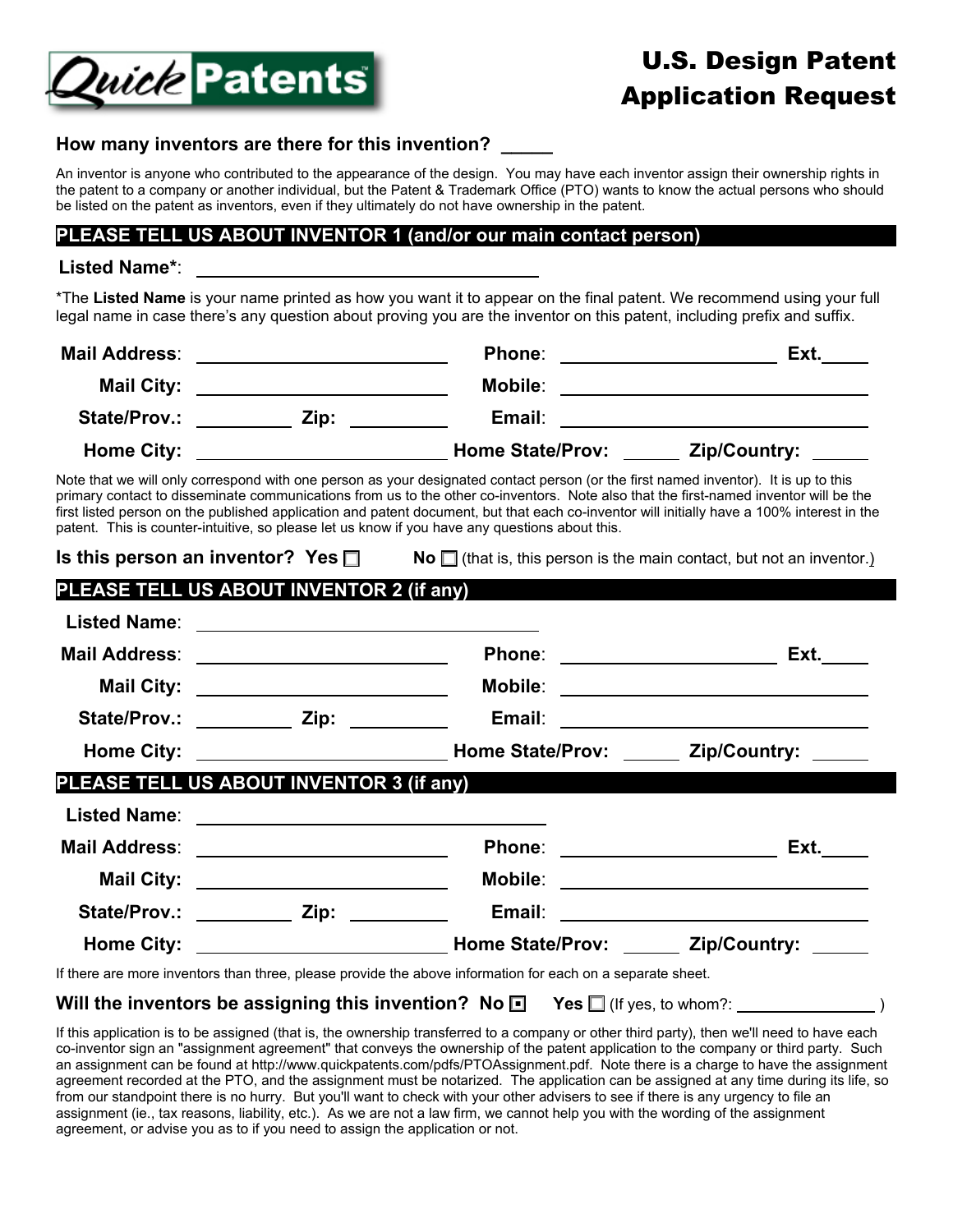#### **PLEASE DESCRIBE YOUR INVENTION (ATTACH ADDITIONAL PAGES, DRAWINGS, & PROTOTYPES)**

Quick Patents (QP) promises that all information provided by our clients will be treated as confidential material; i.e., no part of said information will be used for any purpose whatsoever outside of the intended purpose of conducting application services for the client. QP will neither use nor cause others to use, nor divulge to third parties un-affiliated with QP, all or any part of said information, in any way, without your express written approval. For a signed Non-Disclosure agreement, go to [www.QuickPatents.com/nda be](http://www.QuickPatents.com/nda)fore completing this form.

#### **Proposed Title of the Invention**:

The Title of your patent has nothing to do with your trademark, or what you call the product in the marketplace. Instead, the title of the patent has to be a boring, concise, and descriptive word or phrase. So "Weedmaster 5000" would not be a good title, but "Weeding Tool" would be, for example.

#### **General Description of invention**:

## **Please list most relevant prior art patents or products: (**Or use previous QP patent search report  $\Box$ )

# **How many different designs/embodiments do you have?**  1

Design patents are inexpensive, relatively easy to get through the PTO, and quicker to get granted as patents (usually in about a year). However, they only cover one design. If your product can result in many different looks, then a design patent may not be the best choice. Sometimes you may have two or three versions of the product that look similar, except for one or two small details. In that cases we can add additional "embodiments" of the design to the drawings (extra drawing fees may apply), and try to convince the PTO that you only have one design but with multiple "embodiments." If they agree, great! Your patent, if granted, will protect all of the embodiments shown. But if the PTO does not agree, you'll have to pick one of the designs and file "divisional" patent applications to cover the other designs, assuming you still want patent protection on the other designs at that point. There are some caveats to this, and of course possible extra expenses with us and the PTO, so let us know if we need to discuss this further.

#### **Please describe different embodiments (versions), or configurations, that the invention can take:**

#### **What date did you first publicly disclose the invention or offer it for sale?**

Or **N/A** (the invention is still a secret, other than those under a Non-Disclosure Agreement or otherwise sworn to secrecy)

Note that in order to obtain a patent in the United States, you cannot have publicly disclosed the product for more than one year prior to your filing date. We ask this question to ensure there is enough time to prepare your application before your one-year anniversary of your first public disclosure (ie., your first offer for sale, or public marketing effort, or trade show disclosure, public use, etc.). In many foreign countries, you will lose your foreign filing rights if you publicly disclose your idea before filing a patent application.

#### **Verify Type of Patent:** Design **□** Utility □ Both □ I am unsure □

Design  $\Box$ 

A design patent protects the ornamental appearance of the product, or its shape, regardless of how it works or its "theory of operation." A utility patent, on the other hand, protects how the product works, regardless of what it looks like. A utility patent, if you can get one, is usually considered stronger than a design patent since it protects how the product works regardless of its aesthetic shape or appearance. It may be that you want both types of patents to protect both the functional and the ornamental aspects of the product (plus you can then legally say "Multiple Patents Pending" on your product). Or, you may wish to lead off with a design patent, which gives you an inexpensive way to legally claim "Patent Pending" and then wait and see how the product does in the market before filing any utility patents (although since we're now on a first-to-file system in the US, the best advice is not to wait but to file your patents as soon as possible). Now if you want to protect your invention overseas, or think there may be competitors watching your every move, this may not be the best strategy. Let's set-up a time to discuss this if you still have questions.

**If you filed any other related patents, when?** 

|                                                | What was the application #? |               |                 |                                                                                                                                                                                                                                                                             |
|------------------------------------------------|-----------------------------|---------------|-----------------|-----------------------------------------------------------------------------------------------------------------------------------------------------------------------------------------------------------------------------------------------------------------------------|
| <b>DRAWINGS, SKETCHES, PHOTOS, PROTOTYPES,</b> |                             |               |                 |                                                                                                                                                                                                                                                                             |
|                                                | I have: Drawings/CAD  ■     | Photos $\Box$ | Sketches $\Box$ | Prototype $\Box$                                                                                                                                                                                                                                                            |
|                                                |                             |               |                 | We need to know how to draw your product from every angle (front, back, left, right, top, bottom, and a "perspective" view from an<br>angle). See our sample views video at https://www.quickpatents.com/pdfs/views.pdf to see what we need to draw your design. We         |
|                                                |                             |               |                 | don't want our draftsmen to have to guess about any of these views, because if they did that they might inadvertently become a co-<br>inventor with you, and neither you nor we want that! So it's important to give us enough information to draw your product from all of |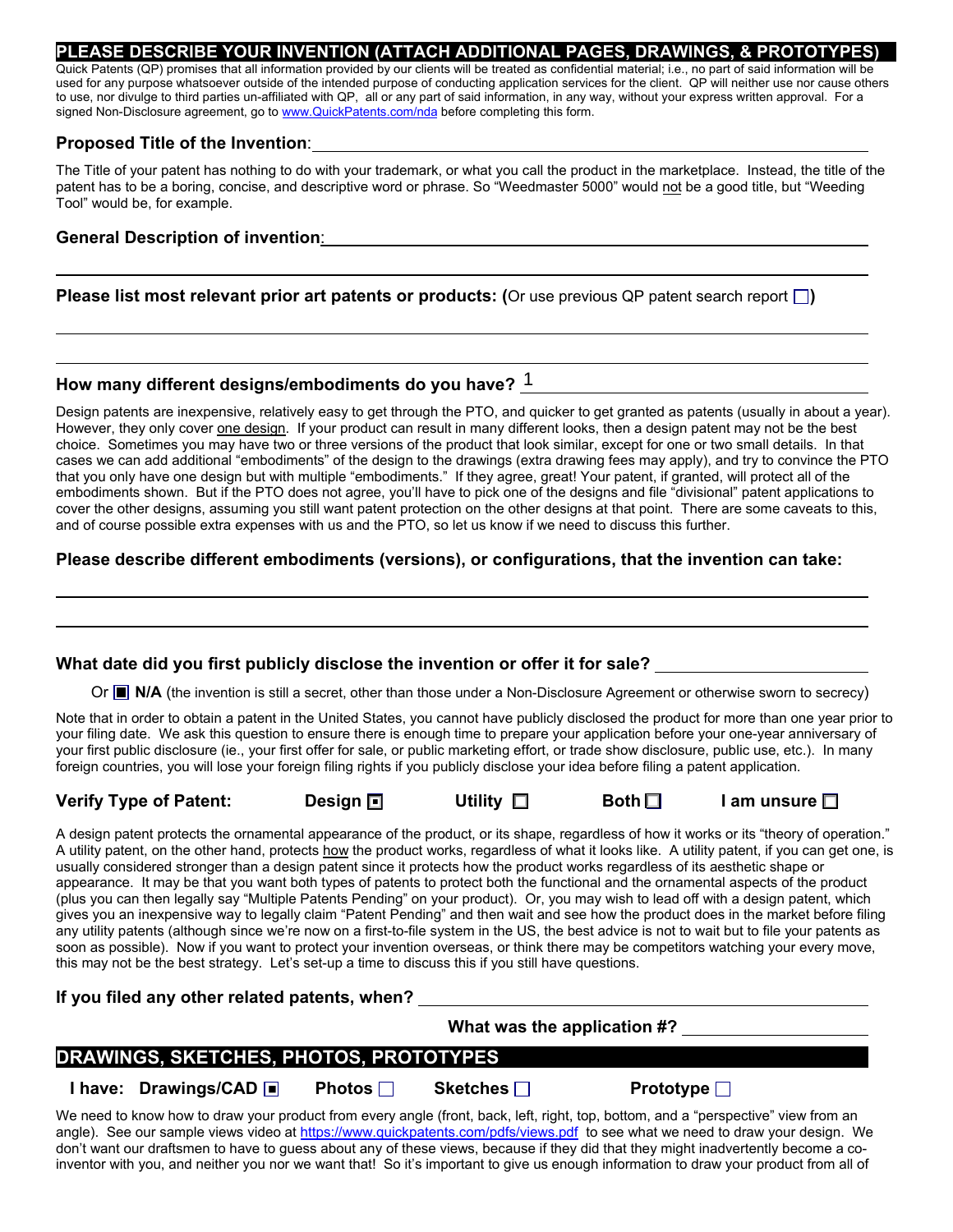these angles. You can send us this information as follows, preferably (in this order): CAD files, photos, samples, drawings, or sketches. We don't really like sketches because if you're only at that stage, there is still a lot that can change before you have a final manufacturing design, and we want the design patent drawings to resemble as closely as possible the actual finished product.

| My drawings/photos/sketches are: |             |                                               |                                                                                                                                          |
|----------------------------------|-------------|-----------------------------------------------|------------------------------------------------------------------------------------------------------------------------------------------|
| Attached: $\Box$                 |             | Will be e-mailed to patents@QuickPatents.com: | $\perp$                                                                                                                                  |
| Sent Previously: ■               |             | Will send prototype to address below:         |                                                                                                                                          |
| <b>COMMUNICATION</b>             |             |                                               |                                                                                                                                          |
| E-mail (default): $\Box$         | Fax: $\Box$ | <b>Priority Mail:</b> $\Box$                  | Overnight (RUSH): $\square$                                                                                                              |
|                                  |             |                                               | The secrecy of your invention and the details of your patent are important to us. While we prefer to communicate with you via email, for |

ease and speed, we are also aware that some clients prefer to communicate by other, possibly more secure but more expensive means. As such, please let us know the way you would prefer that we communicate with you, send you drafts of your claims and specification, and so forth. Note that phone calls to and from QP may be recorded, and that by using our services you agree to these terms. We are not responsible for your failure to receive our email communications, and it is up to you to add **quickpatents.com** as a trusted sender in your email client. Further, we strive to ensure the secrecy of our clients' proprietary information. Therefore, you agree that if you inadvertently receive from us any information meant for another client or party, you will maintain the secrecy of that information and will immediately delete or otherwise destroy such information and inform us immediately of the possible error.

| <b>TYPE OF PATENT APPLICATION</b>                                                                                                                                               | RUSH<br>1 week | Standard<br>3 weeks |
|---------------------------------------------------------------------------------------------------------------------------------------------------------------------------------|----------------|---------------------|
| US Design Patent Application and up to 3 dwg sheets<br>(Does not include PTO filing fee  see PTO Fee information below)                                                         | $\Box$ \$1,395 | □ \$995             |
| US Design Patent Application plus Patentability Search<br>(same as above but includes US patentability search  see<br>www.QuickPatents.com/patentsearches for more information) | $\Box$ \$2,094 | $\Box$ \$1,494      |

\*Service times are estimates to first draft for review. Fees to QP include up to three sheets of drawings; additional sheets charged at \$125 ea. Listed fees are for relatively simple mechanical or method inventions; one embodiment; and a single configuration.

# **PTO FILING FEE WORKSHEET**

**Checklist (please check "yes" or "no" for each question):** 

- **1.** □ Yes No Do you or the assignee (the company or other party that owns or will own the patent application, if any) have 500 or more employees?
- **2.** □ Yes No Has any inventor been named on 5 or more previously filed US design or non-provisional utility patent applications? (Provisional and foreign applications do not count.)
- **3.** □ Yes ■No Did any inventor earn more than \$202,563 in gross personal income last year?
- **4.** Yes Did the assignee of this patent application, if any, earn in excess of \$202,563 $*$  in gross income ? (see http://bit.ly/PTOmicro for last year's threshold).

# **Check whichever category applies to you this year:**

**Large Entity - \$1,020** (if you answered "yes" to question 1 above, regardless of your other answers)

**Small Entity - \$510** (if you answered "no" to question 1 but "yes" to any of the questions 2 through 4)

**Micro Entity - \$255** (if you answered "no" to each of the above questions) ■

| <b>PAYMENT</b>                                                                                                                                              |                                                                                                           |                                                              |  |                                                                                              |  |
|-------------------------------------------------------------------------------------------------------------------------------------------------------------|-----------------------------------------------------------------------------------------------------------|--------------------------------------------------------------|--|----------------------------------------------------------------------------------------------|--|
| Total: US\$                                                                                                                                                 |                                                                                                           | (total from above, based on type of patent you wish to file) |  |                                                                                              |  |
|                                                                                                                                                             | <b>Payment Method:</b> Credit Card (M/V/A/D) Check Enclosed <b>C</b> Pay-Pal (to paypal@quickpatents.com) |                                                              |  |                                                                                              |  |
| CC Acct#                                                                                                                                                    |                                                                                                           |                                                              |  | Exp. Date (MM/YY): $\qquad \qquad \qquad$ CSV <sup>*</sup> : $\qquad \qquad$ (3 or 4 digits) |  |
| Billing address if different from above:<br>* CSV is the 3-digit number on the back of your card, or the 4 digits on the front of an American Express card. |                                                                                                           |                                                              |  |                                                                                              |  |

**Design Patent Filing Fees:**  $\Box$  Okay to pay the PTO filing fee with above credit card when filing.